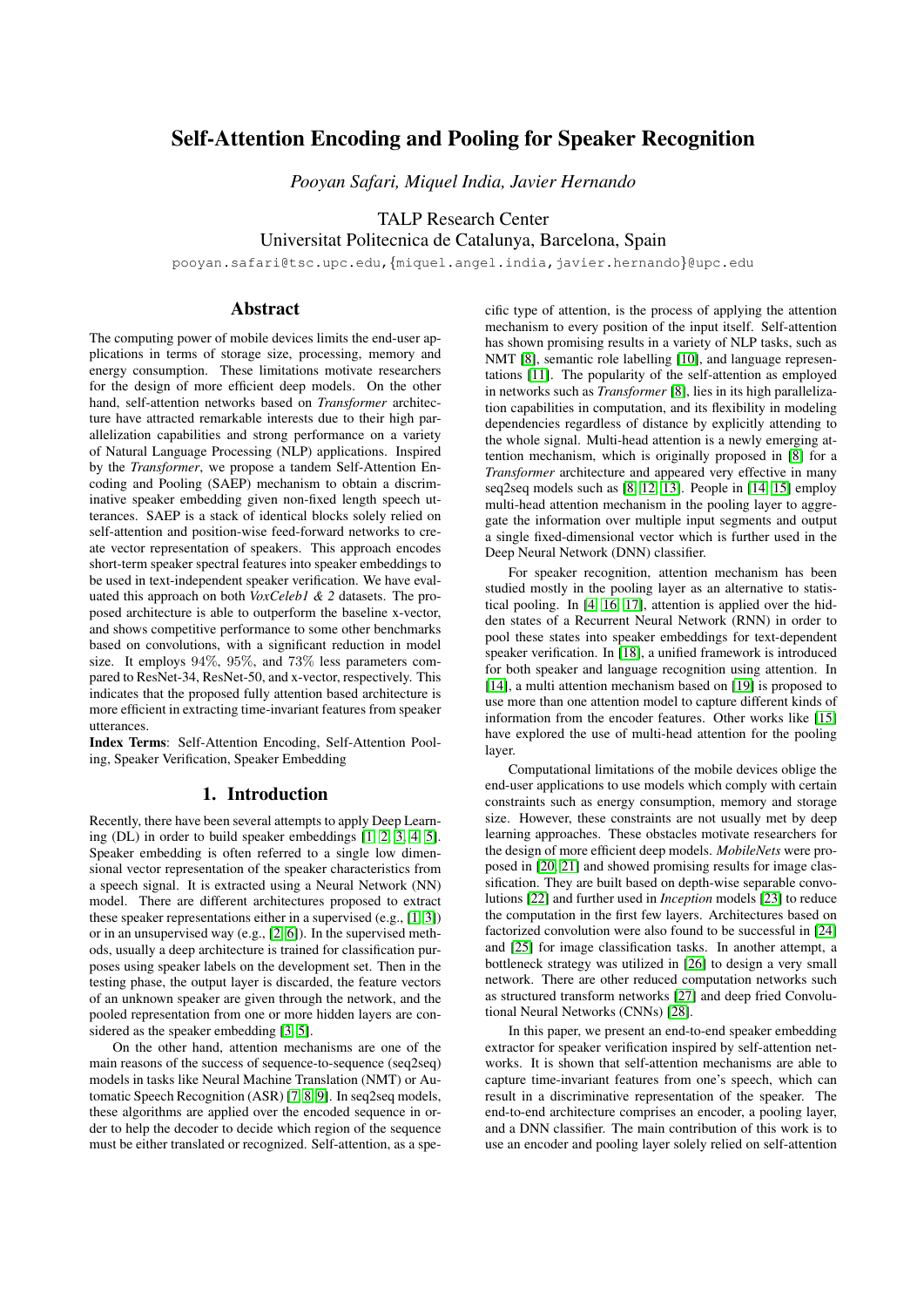and feed-forward networks to create discriminative speaker embeddings. In order to show the effectiveness of the proposed approach, these embeddings are evaluated on *Voxceleb1* [\[29\]](#page-4-28), *Voxceleb2* [\[30\]](#page-4-29), and *VoxCeleb1-E* [\[30\]](#page-4-29) protocols. The preliminary results obtained on this attention-based system show superior performance compared to the x-vector baseline. Its performance is also competitive to some other CNN-based benchmarks while having much less parameters. More precisely, our proposed system employs more than 98%, 94%, 95%, and 73% less parameters compared to VGG-M, ResNet-34, ResNet-50, and x-vector, respectively. This is a substantial reduction in model size which makes it a great candidate for resourceconstrained devices. To the best of our knowledge, there is only one study to address concise deep models for speaker identification on mobile devices [\[31\]](#page-4-30), which is evaluated on TIMIT [\[32\]](#page-4-31) and MIT [\[33\]](#page-4-32) datasets.

# 2. Proposed Architecture

The system presented in this work can be divided into three main stages, namely an encoder, a pooling layer, and a DNN classifier (Figure [1\)](#page-1-0). The encoder is a stack of N identical blocks each of which has two sub-layers. The first sub-layer is a single-head self-attention mechanism, and the second is a position-wise feed-forward network. A residual connection is employed around each of the two sub-layers, and it is followed by a layer normalization [\[34\]](#page-4-33). The output of the encoder network is a sequence of feature vectors. The pooling mechanism is then used to transform these encoded features into an overall speaker representation. Finally, the third stage of the network is a DNN classifier, which outputs the speaker posteriors. The activations of one or more of these hidden layers can be considered as the speaker embeddings. These embeddings can be further used in speaker verification using cosine scoring or more sophisticated back-ends.

### 2.1. Self-Attention Encoder

The input to each of the encoder blocks is passed through a self-attention network to produce representations by applying attention to every position of the input sequence. This is done using a set of linear projections. Consider an input sequence  $X = [x_1, x_2, \dots, x_T]^{tr}$  of length T, with  $x_t \in \mathbb{R}^{d_m}$ , and a set of trainable parameters  $\{W_Q, W_K\} \in \mathbb{R}^{d_m \times d_k}, W_V \in$  $\mathbb{R}^{d_m \times d_v}$ , the model transforms the input into namely queries  $Q \in \mathbb{R}^{T \times d_k}$ , keys  $K \in \mathbb{R}^{T \times d_k}$ , and values  $V \in \mathbb{R}^{T \times d_v}$ .

$$
Q = XW_Q, K = XW_K, V = XW_V \tag{1}
$$

The output for each time instance  $o_t$  of the attention layer is computed as:

$$
o_t = Attn(q_t, K)V \tag{2}
$$

where  $Attn(\cdot)$  is an attention function that retrieves the keys K with the query  $q_t$ . There are two most commonly used attention functions namely additive attention [\[7\]](#page-4-6), and dot-product attention [\[35\]](#page-4-34). Here the attention is a scaled version of the dot-product attention mechanism, which is originally proposed in [\[8\]](#page-4-7). It is much faster and more space-efficient in practice, compared to the additive attention. Once the dimension  $d_k$ grows, the additive attention outperforms the dot-product attention [\[35\]](#page-4-34). Therefore the scaling factor comes in handy to fill the performance gap between the two while keeping its advantages.

<span id="page-1-0"></span>

Speaker Spectral Features

Figure 1: *The diagram of the proposed architecture. Encoder comprises a stack of N layers each of which is a series of attention mechanisms followed by position-wise feed-forward networks. A residual connection and layer normalization are applied to each of the sub-layers.*

The final output representation  $O$  of the attention mechanism is formulated as:

$$
O = Softmax(\frac{QK^T}{\sqrt{d_k}})V
$$
 (3)

The output of the attention mechanism is sent to the other sublayer, which is a position-wise feed-forward network. It is applied to each position separately and identically. This consists of two linear transformations with a ReLU activation in between:

$$
FFN(h) = max(0, hW_1 + b_1)W_2 + b_2 \tag{4}
$$

where h is the input and  $FFN(h)$  is the output of the feedforward network. These linear transformations are the same across different positions, however, they differ from layer to layer.  $W_1 \in \mathbb{R}^{\tilde{d}_m \times d_{ff}}$  and  $W_2 \in \mathbb{R}^{\tilde{d}_f \times d_m}$  can be considered as two convolutions with kernel size of 1, while  $d_{ff}$  is the feed-forward dimension.

#### 2.2. Self-Attention Pooling Layer

Self-attention based encoder outputs a sequence of short-term speaker representations. Given these frame-level features, it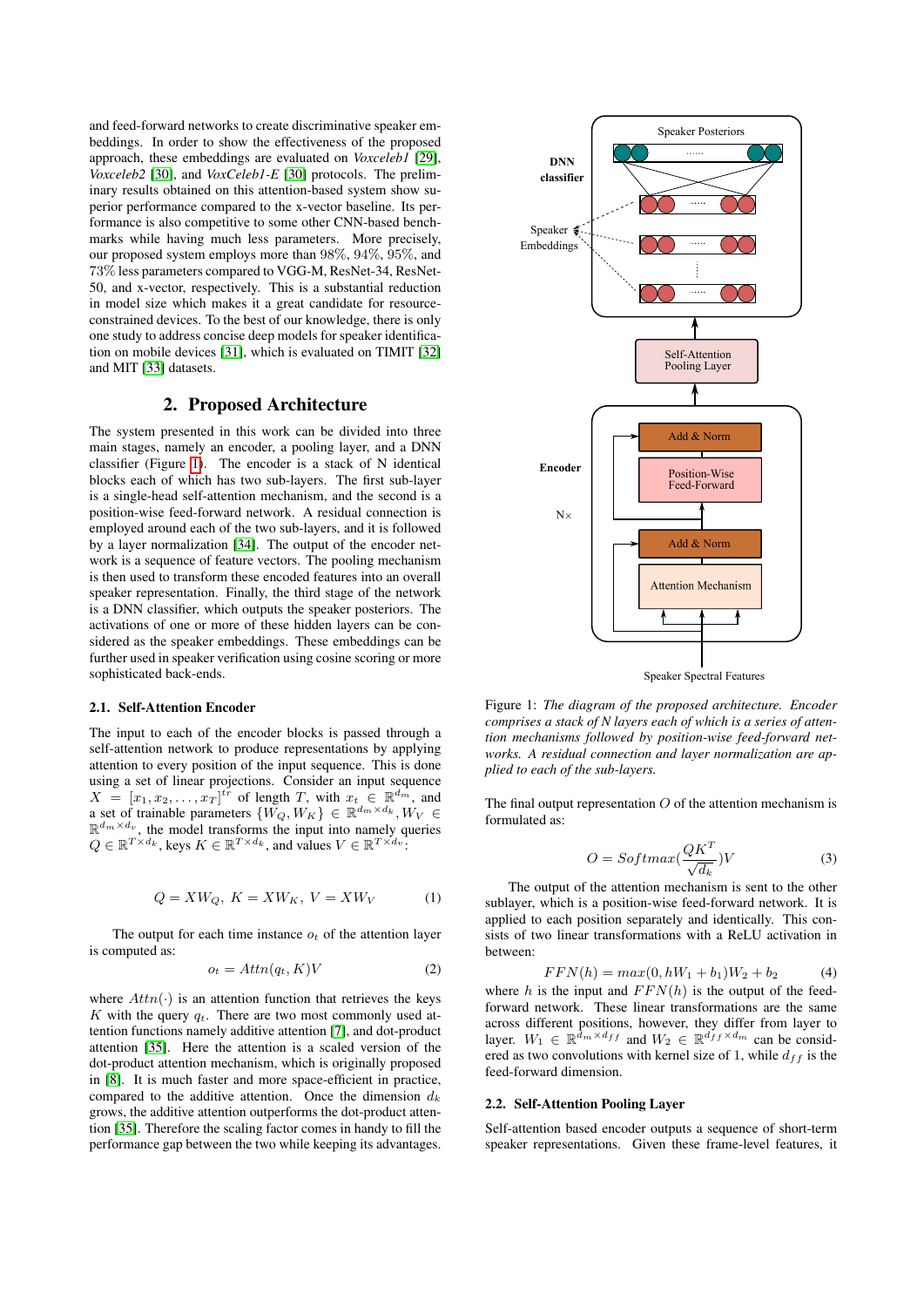is needed to convert them into an utterance level vector. In this work, we will use a self-attention pooling layer. This layer is an additive attention based mechanism, which computes the compatibility function using a feed-forward network with a single hidden layer. Given the sequence of encoded features  $H = [h_1, h_2, \ldots, h_T]^{tr} \in \mathbb{R}^{T \times d_m}$ , we compute the segmentlevel representation C as:

$$
C = Softmax(W_c H^T)H \tag{5}
$$

where  $W_c \in \mathbb{R}^{d_m}$  is a trainable parameter. This self attention can be also understood as a dot product attention where the keys and the values correspond to the same representation and the query is only a trainable parameter. Therefore  $C$  is a weighted average of the encoder sequence of features. These weights correspond to the alignment learned by the self-attention mechanism. This kind of attention pooling is different from the ones proposed in [\[14,](#page-4-13) [36\]](#page-4-35), where attention is applied to extract statistics necessary for statistical pooling. However, in this work, we replace the whole statistical pooling with a simple additive attention mechanism with less computational cost.

#### 2.3. Speaker Embeddings

The fixed length vector obtained from the pooling layer is fed into a DNN classifier to output the speaker posteriors. This DNN classifier is based on three fully connected layers and a softmax layer to compute a multi-class cross entropy objective for training purposes.

Once the network is trained, embeddings are extracted from one of the DNN layers after the non-linearity. Instead of using the previous layer to the softmax as the speaker embedding, we use the second previous layer like in [\[37\]](#page-4-36). This is done because it has been shown by [\[3\]](#page-4-2) that this layer generalizes better, so it contains speaker discriminative information less adapted to the training data.

### 3. Experimental Setup

The performance of the proposed system is assessed using both *VoxCeleb1* [\[29\]](#page-4-28), and *VoxCeleb2* [\[30\]](#page-4-29) datasets with three different protocols. *VoxCeleb1* development set is used for training in the first set of experiments (referred to as Vox1 hereafter). It contains over 147, 935 utterances from 1, 211 speakers. The trained models are evaluated on the original *VoxCeleb1* test set, which contains 18, 860 verification pairs for each clients and impostors test. For the second set of experiments (referred to as Vox2 hereafter), *Voxceleb2* develpoment set is used for training. It comprises 1, 092, 009 utterances among 5, 994 speakers. The *VoxCeleb1* test set is used for the assessment. In the third set of experiments (referred to as Vox1-E hereafter), we use *Voxceleb2* development set for training, and *VoxCeleb1-E* for the test. *VoxCeleb1-E* consists of 581, 480 random pairs sampled from the entire *VoxCeleb1* dataset (development+test), covering 1, 251 speakers.

For all the systems that we have trained, *librosa* toolkit [\[38\]](#page-4-37) is employed to extract 30-dimensional Mel-Frequency Cepstral Coefficients (MFCCs) with the standard 25ms window size and 10ms shift to represent the speech signal. The deltas and double deltas together are added to produce a 90 dimensional input for the networks. No data or test-time augmentation have been used during training or test. All features are subject to Cepstral Mean Variance Normalization (CMVN) prior to training. All models are then trained on chunks of speech features with 300 frames. During the test, embeddings are extracted from the

whole speech signal. ReLU is used as the non-linearity for all the systems. Adam optimizer has been used to train all the models with standard values as proposed in [\[39\]](#page-4-38) and learning rate of 1e-4.

The architecture of x-vector baseline is as proposed in [\[5\]](#page-4-4). Speaker embeddings are extracted from the affine component of the first layer after pooling. No dropout is used as suggested in [\[37\]](#page-4-36) since it does not improve the results for the verification task. This statement is also confirmed by our experiments. All Time Delay Neural Network (TDNN) layers are followed by non-linearity and Batch Normalization [\[23\]](#page-4-22). For this baseline architecture we have also considered Probabilistic Linear Discriminant Analysis (PLDA) back-end. Given the speaker embeddings, these are centered, then subject to Linear Discriminant Analysis (LDA) dimension reduction to 200 and lengthnormalized. Additionally, we have trained a PLDA to score the trials of these post-processesed represenations for the speaker verification task.

For the SAEP configuration, we use a stack of  $N = 2$ identical layers with  $d_k = d_v = 512$ , and position-wise feedforward dimension of  $d_{ff} = 2048$ . For the encoder network a dropout of 0.1 is considered and for the rest of the network dropout is fixed to 0.2. The dimension of the first dense layer is equal to 90 and all other dense layers are equal to embedding dimension which is 400. The size of 400 for the embedding is chosen just to be similar as the i-vector system. No experiments have been conducted to explore the ideal size for the embedding. For SAEP, we have also tried Additive Margin Softmax (AMSoftmax) as originally proposed in [\[40\]](#page-4-39) with scaling factor of 30 and 0.4 margin as the hyperparameters.

### 4. Results

Results for text-independent speaker verification task are summarized in Table [1](#page-3-0) in three different sections for three different protocols. The cosine distance is employed for scoring unless otherwise stated. The performance of different systems have been evaluated using Equal Error Rate (EER). The proposed architecture is compared with i-vector, and also x-vector system, which is nowadays one of the most popular end-to-end speaker embedding extractors. Additionally, in order to analyse the trade-off between performance and network size, we have also included results reported by some other approaches such as VGG-M [\[29\]](#page-4-28), ResNet-34, and ResNet-50 [\[30\]](#page-4-29). These models benefit from much larger amount of parameters.

For the Vox1 protocol we have compared SAEP with xvector and the VGG based architecture proposed in [\[29\]](#page-4-28). It is the smallest protocol in terms of development data. SAEP with vanilla softmax shows a small relative improvement in terms of EER compared to x-vector with LDA/PLDA, and VGG-M. However, using AMSoftmax this improvement increases to a 8.93% in comparison with x-vector/LDA/PLDA and 7.99% compared to VGG-M.

For the Vox2 and Vox1-E protocol we have added ResNet-34 and ResNet-50 based models, which have shown recently very competitive results for the speaker verification task [\[30\]](#page-4-29). Here SAEP outperforms x-vector by a larger margin. The presented approach with softmax loss shows almost 20% relative improvement in terms of EER compared to x-vector with LDA/PLDA back-end in the Vox2 protocol and more than 15% in the Vox1-E protocol. Compared to the ResNet standard architectures, SAEP is able to perform similar to ResNet-34 with more than 94% less parameters. ResNet-34 and ResNet-50 have better results than our method and also x-vector, mainly due to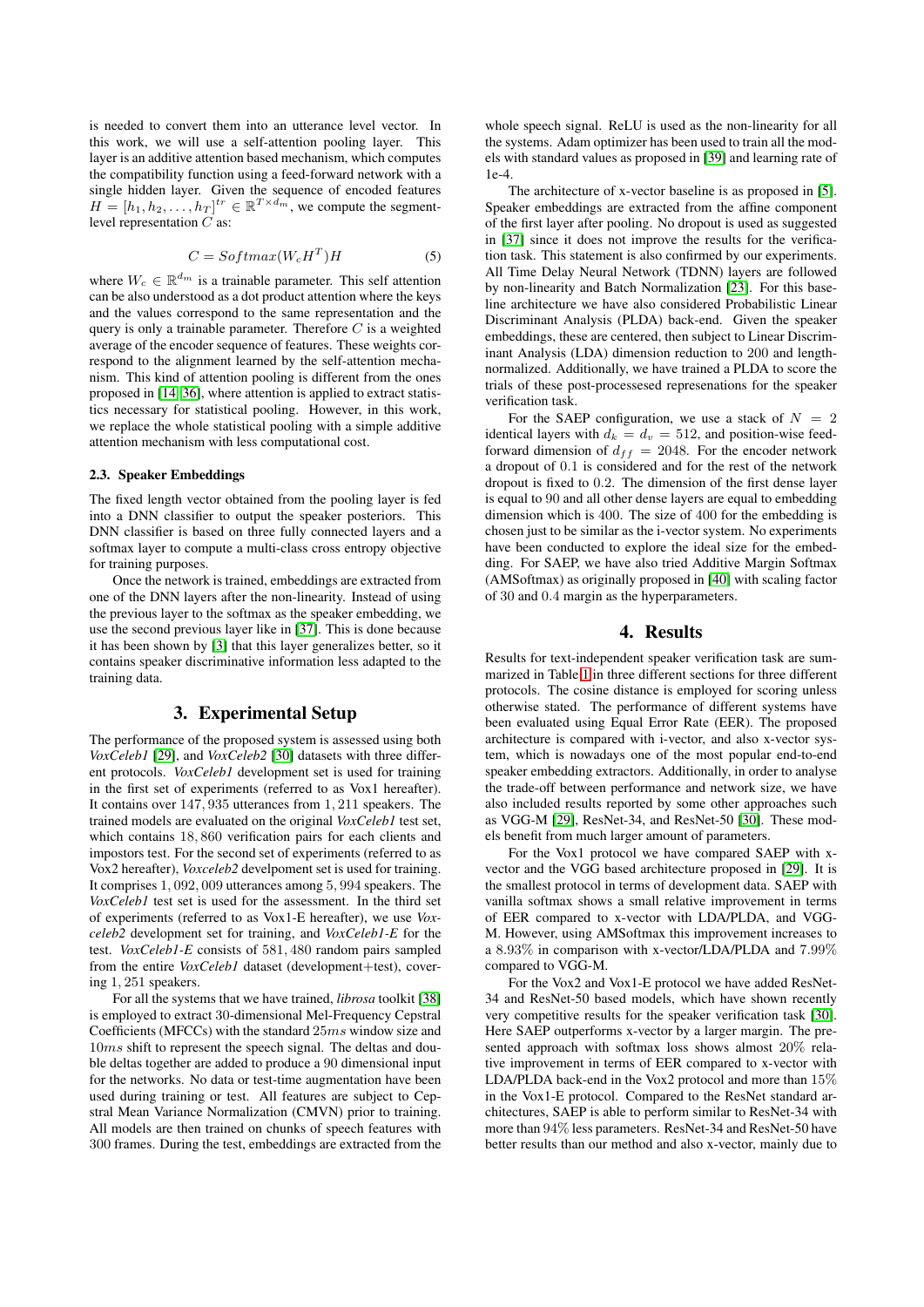<span id="page-3-0"></span>Table 1: *Evaluation results on VoxCeleb data sets. Cosine distance is employed for scoring unless otherwise stated. Vox1: train on Vox1-dev & test on Vox1-test. Vox2: train on Vox2-dev test on Vox1-test. Vox1-E: train on Vox2-dev test on extended VoxCeleb1 test set. The result reported for ResNet-50 on Vox1-E, takes advantage of the test time augmentation [\[30\]](#page-4-29).*

|                  | Method             | Input       | Loss                | Dim. | # Params  | EER%  |
|------------------|--------------------|-------------|---------------------|------|-----------|-------|
| V <sub>ox1</sub> | i-vector/PLDA [29] | <b>MFCC</b> |                     | 400  |           | 8.8   |
|                  | VGG-M [29]         | Spectrogram | Softmax             | 1024 | 67M       | 10.2  |
|                  | VGG-M [29]         | Spectrogram | Softmax+Contrastive | 1024 | 67M       | 7.8   |
|                  | x-vector           | <b>MFCC</b> | Softmax             | 512  | 4.38M     | 12.62 |
|                  | x-vector/LDA/PLDA  | <b>MFCC</b> | Softmax             | 512  | 4.38M     | 7.83  |
|                  | <b>SAEP</b>        | <b>MFCC</b> | Softmax             | 400  | 1.16M     | 7.70  |
|                  | <b>SAEP</b>        | <b>MFCC</b> | AMSoftmax           | 400  | 1.16M     | 7.13  |
| Vox <sub>2</sub> | ResNet-34 [30]     | Spectrogram | Softmax+Contrastive | 512  | $21.8M^*$ | 5.04  |
|                  | ResNet-50 [30]     | Spectrogram | Softmax+Contrastive | 512  | $25.6M^*$ | 4.19  |
|                  | x-vector           | <b>MFCC</b> | Softmax             | 512  | 4.38M     | 11.64 |
|                  | x-vector/LDA/PLDA  | MFCC        | Softmax             | 512  | 4.38M     | 7.87  |
|                  | <b>SAEP</b>        | <b>MFCC</b> | Softmax             | 400  | 1.16M     | 6.32  |
|                  | <b>SAEP</b>        | <b>MFCC</b> | AMSoftmax           | 400  | 1.16M     | 5.44  |
| 뛰<br>Vox1        | ResNet-50 [30]     | Spectrogram | Softmax+Contrastive | 512  | $25.6M^*$ | 4.42  |
|                  | x-vector           | <b>MFCC</b> | Softmax             | 512  | 4.38M     | 11.62 |
|                  | x-vector/LDA/PLDA  | <b>MFCC</b> | Softmax             | 512  | 4.38M     | 8.18  |
|                  | <b>SAEP</b>        | <b>MFCC</b> | Softmax             | 400  | 1.16M     | 6.94  |
|                  | <b>SAEP</b>        | <b>MFCC</b> | AMSoftmax           | 400  | 1.16M     | 5.62  |

<sup>∗</sup>Minimum estimation, actual number not provided by the reference.

the use of much larger number of parameters and more sophisticated training strategies such as contrastive loss. Furthermore, ResNet-50 takes advantage of test-time augmentation [\[30\]](#page-4-29) for Vox1-E protocol.

<span id="page-3-1"></span>

Figure 2: *Assessment of the impact of the key and value dimensions* ( $d_k = d_v$ ) on the performance of speaker embeddings in *terms of EER% for SAEP architecture. The results reported for both Softmax and AMSoftmax training losses on Vox2 protocol.*

In Figure [2](#page-3-1) we have presented the effect of key and value dimensions of  $d_k = d_v$  on the performance of our proposed system for both Softmax and AMSoftmax losses on Vox2 protocol. We have tried three different dimensions 64, 128, and 512. It is notable to consider the total number of network parameters for each one of these systems. These dimensions correspond to 0.83M, 0.88M, and 1.16M total number of model parameters, respectively. In addition to these experiments, in order to show the efficiency of our architecture in terms of number of model parameters, we tried an alternative configuration with  $d_{ff} = 1024$  and  $d_v = d_k = 64$ . This configuration achieved 7.83% EER on Vox2 protocol and Softmax loss, with only 0.45M parameters. Compared to x-vector, which offers similar performance, this alternative approach requires only almost one-tenth of the parameters required for the x-vector. This is a remarkable improvement, which justifies the superiority of our solution for resource-constraint devices, such as mobile phones.

# 5. Conclusions

We have presented a tandem encoder and pooling layer solely based on self-attention mechanism and position-wise feedforward networks. They are used in an end-to-end embedding extractor for text-independent speaker verification. Preliminary results show that this fully attention based system is able to extract the time-invariant speaker features and produce discriminative representation for speakers with much fewer number of parameters compared to some other CNN and TDNN-based benchmarks. SAEP uses more than 98%, 94%, 95%, and 73% less parameters compared to VGG-M, ResNet-34, ResNet-50, and x-vector, respectively. It reveals that SAEP is superior at capturing long-range dependencies compared to other models. One reason is that the attention mechanism looks into all time instances at once so it is more flexible to extract features, which are located at longer distances from one another. For the future work, we would like to study the effects of various data augmentation strategies since it is very effective on speaker embeddings such as x-vector. We also need to study the scale of the system with more encoding layers, larger dimensions, and the addition of an appropriate back-end.

### 6. Acknowledgements

This work was supported in part by the Spanish Project Deep-Voice (TEC2015-69266-P).